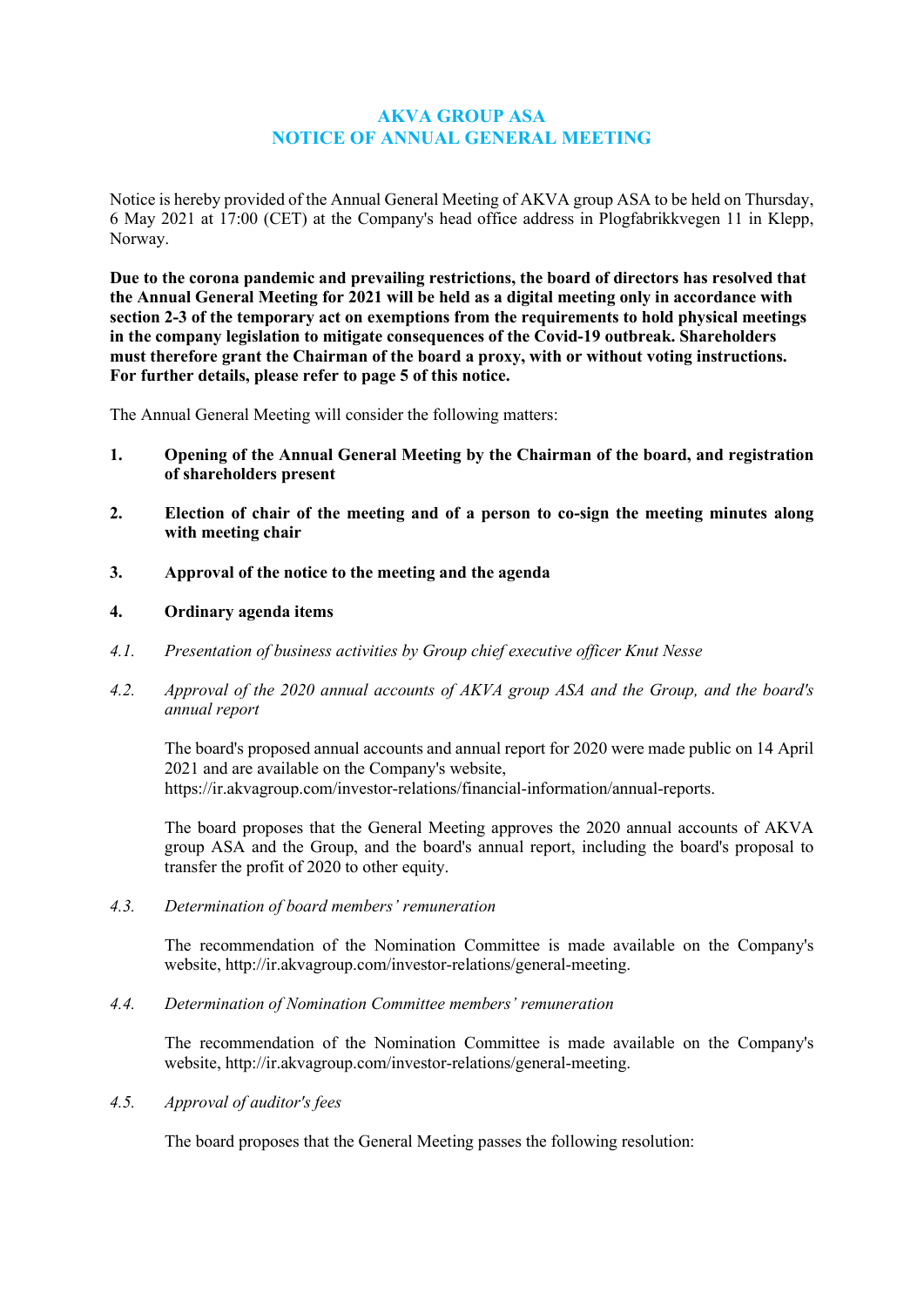"*The General Meeting approves the auditor's fees of NOK 960,190 for the accounting year of 2020.*"

*4.6 Election of auditor*

The board has decided to propose to the General Meeting that Deloitte AS is elected as new auditor for the company.

The board's proposal for a resolution:

*"Deloitte AS is elected as auditor for the company."*

The Audit Committee has given the following statement to the proposal:

*"After an overall assessment, AKVA group has chosen to carry out an auditor tender for the audit of the entire Group. We received quotes from five audit firms.* 

*In the evaluation of the tenders, the company and Audit Committee have placed particular emphasis on the following criteria: Expertise of the core audit teams, local presence in Rogaland where the Group has its head quarter, offering in the countries AKVA group has subsidiaries, price, risk understanding and industry knowledge.*

*Based on the process described, including documents received, meetings with the audit firms whereof the firms presented their audit methodology and questions to the candidates, the Audit Committee supports the board's proposal to appoint Deloitte AS as new external auditor for the Group in the upcoming Annual General Meeting in May 2021."*

*4.7. Approval of the board's guidelines on salaries and other remuneration to senior personnel*

In accordance with the new provisions of section 6-16 a of the Norwegian Public Limited Liability Companies Act (the "**Companies Act**"), the board of directors has prepared guidelines on salaries and other remuneration to senior personnel of the company, including board members. The proposed guidelines are available on the Company's website, [http://ir.akvagroup.com/investor-relations/general-meeting.](http://ir.akvagroup.com/investor-relations/general-meeting)

The guidelines are in accordance with section 5-6 (3) of the Companies Act subject to the approval by the General Meeting.

The board proposes that the General Meeting passes the following resolution:

"*The General Meeting approves the board of directors' guidelines on determination of salaries and other remuneration to senior personnel in accordance with § 6-16 a of the Companies Act.*"

*4.8. Consideration of the board's statement on corporate governance in accordance with the Norwegian Accounting Act section 3-3 b*

The Company is obliged to give an account on corporate governance in accordance with section 3-3 b of the Norwegian Accounting Act. The board's statement is included on page 142 in the annual report for 2020. The board's statement shall be considered at the Annual General Meeting, in accordance with the Companies Act section 5-6 (5).

The board proposes that the General Meeting passes the following resolution: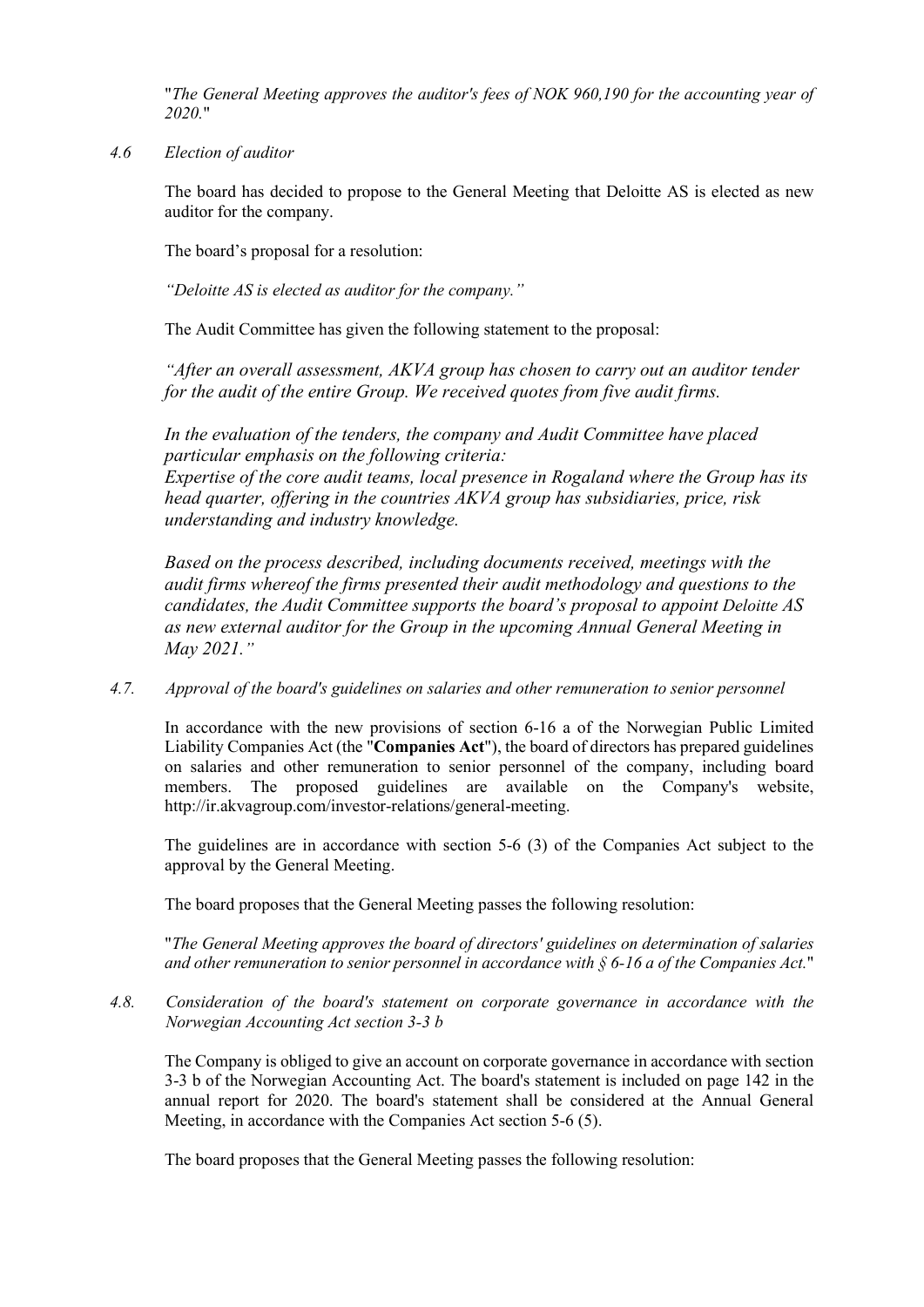"*The General Meeting endorses the board's statement on corporate governance, included in the annual report.*"

## *4.9. Election of board members*

The recommendation of the Nomination Committee is made available on the Company's website [http://ir.akvagroup.com/investor-relations/general-meeting.](http://ir.akvagroup.com/investor-relations/general-meeting)

## *4.10. Election of Nomination Committee members*

The recommendation of the Nomination Committee is made available on the Company's website [http://ir.akvagroup.com/investor-relations/general-meeting.](http://ir.akvagroup.com/investor-relations/general-meeting)

## **5 Authorization to increase the share capital**

At the General Meeting of 7 May 2020, the board was authorised to increase the Company's share capital by up to NOK 3,333,430. The authorisation is in force until the Annual General Meeting in 2021, however not later than until 30 June 2021.

To ensure the completion of the Company's strategic goals in the best possible way, the board proposes that the General Meeting grants the board a new authorisation to carry out one or several capital increases.

The purpose of the authorization is to give the board the opportunity to raise additional capital quickly and efficiently in connection with funding of further development and growth of the business. Accordingly, it would be appropriate to give the board the opportunity to make a continuous assessment of and respond to the need for additional capital.

The board's proposal does not permit the pre-emptive right of shareholders to subscribe for shares pursuant to section 10-4 of the Companies Act to be waived.

The board proposes that the General Meeting passes the following resolution:

*"The board is authorized to increase the Company's share capital by up to NOK 3,333,430, through subscription of new shares. The authorization does not authorize the board to waive the pre-emptive right of shareholders pursuant to section 10-4 of the Companies Act, nor carry out a capital increase through payments in non-monetary assets, nor incur special obligations on behalf of the Company as set out in section 10-2 of the Companies Act, nor decisions on mergers pursuant to section 13-5 of the Companies Act, and may not be used in connection with the Company's option program.*

*The authorization shall be in force until the earlier of the time of the Annual General Meeting in 2022 and 30 June 2022. This authorization replaces all previous authorizations to the board to increase the Company's share capital."*

# **6. Authorisation to purchase own shares**

At the General Meeting of 7 May 2020, the board was authorised to purchase the Company's own shares up to a total nominal value of NOK 833,358, which equalled approximately 2.5% of the Company's share capital. The authorisation is in force until the Annual General Meeting in 2021, however, not later than until 30 June 2021. A new authorisation to purchase own shares will provide the board with desired flexibility and opportunity, inter alia in connection with acquisitions where the consideration shall consist of shares in the Company and for the purpose of the Company's share-based incentive schemes. The board accordingly proposes that the General Meeting passes the following resolution: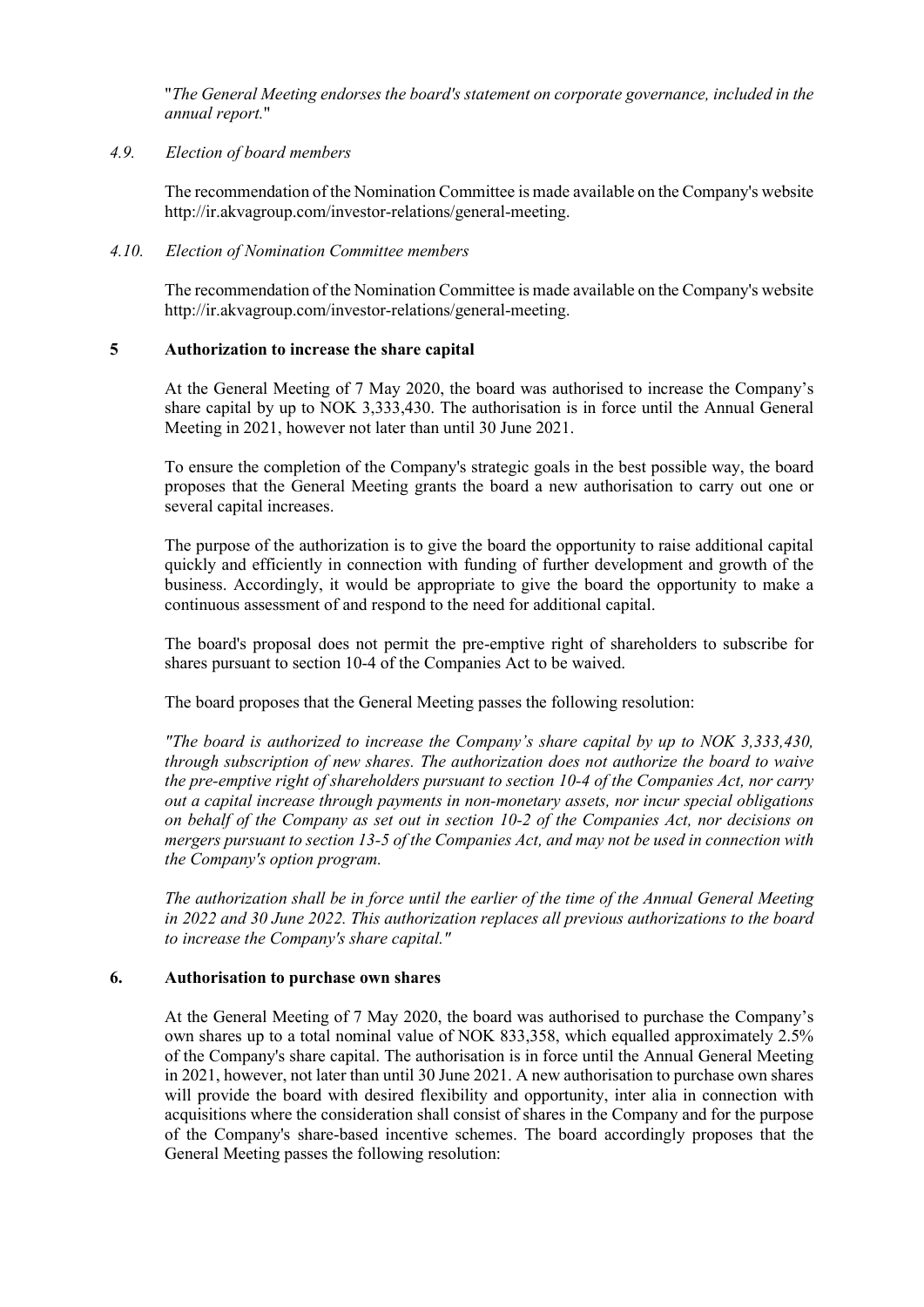*"The board is, pursuant to Section 9-2 to 9-4 of the Companies Act, authorized to purchase and hold shares in the Company. The shares to be acquired under this authorization shall not be acquired at a higher value than at market terms on a regulated market where the shares are traded, and the minimum and maximum price that may be paid for each share is NOK 1 and NOK 150, respectively.*

*This authorization may be used one or several times. The maximum face value of the shares which the Company may acquire pursuant to this authorization is in total NOK 833,358 which equals to approximately 2.5% of the Company's share capital.*

*Acquisition of shares pursuant to this authorization may only take place if the Company's distributable reserves according to the most recent balance sheet exceed the remuneration for the shares to be acquired. The board is free to determine how the Company's own shares will be acquired and sold, provided an acquisition under this authorization must be in accordance with prudent and good business practice, with due consideration to losses which may have occurred after the balance-sheet date or to such expected losses.*

*The authorisation shall be in force until the Annual General Meeting in 2022, however, not later than until 30 June 2022. This authorization replaces the authorization to the board to purchase own shares, given by the General Meeting on 7 May 2020."*

# **7. Authorisation to the board to approve the distribution of dividends**

The Company's financial result in 2020 enables dividend distributions as set out in the Company's dividend policy. In order to facilitate semi-annual distributions of dividends in line with the Company's dividend policy, to the extent deemed appropriate based on the Company's financial situation, the board proposes that the general meeting passes the following resolution:

*"The board of directors are authorised pursuant to the Companies Act § 8-2(2) to approve the distribution of dividends based on the Company annual accounts for 2020. The authorisation also includes distribution in the form of repayment of paid-in-capital.*

*The authorisation may be used to approve the distribution of dividends up to an aggregated amount of NOK 100,000,000.* 

*The authorisation is valid for dividends from and including the second quarter of 2021 and until the Annual General Meeting in 2022, however, not later than until 30 June 2022.*

*The board determines from which date the shares will be traded ex-dividend.* 

*This authorization replaces the authorization to the board to approve the distribution of dividends, given by the General Meeting on 7 May 2020."*

\*\*\*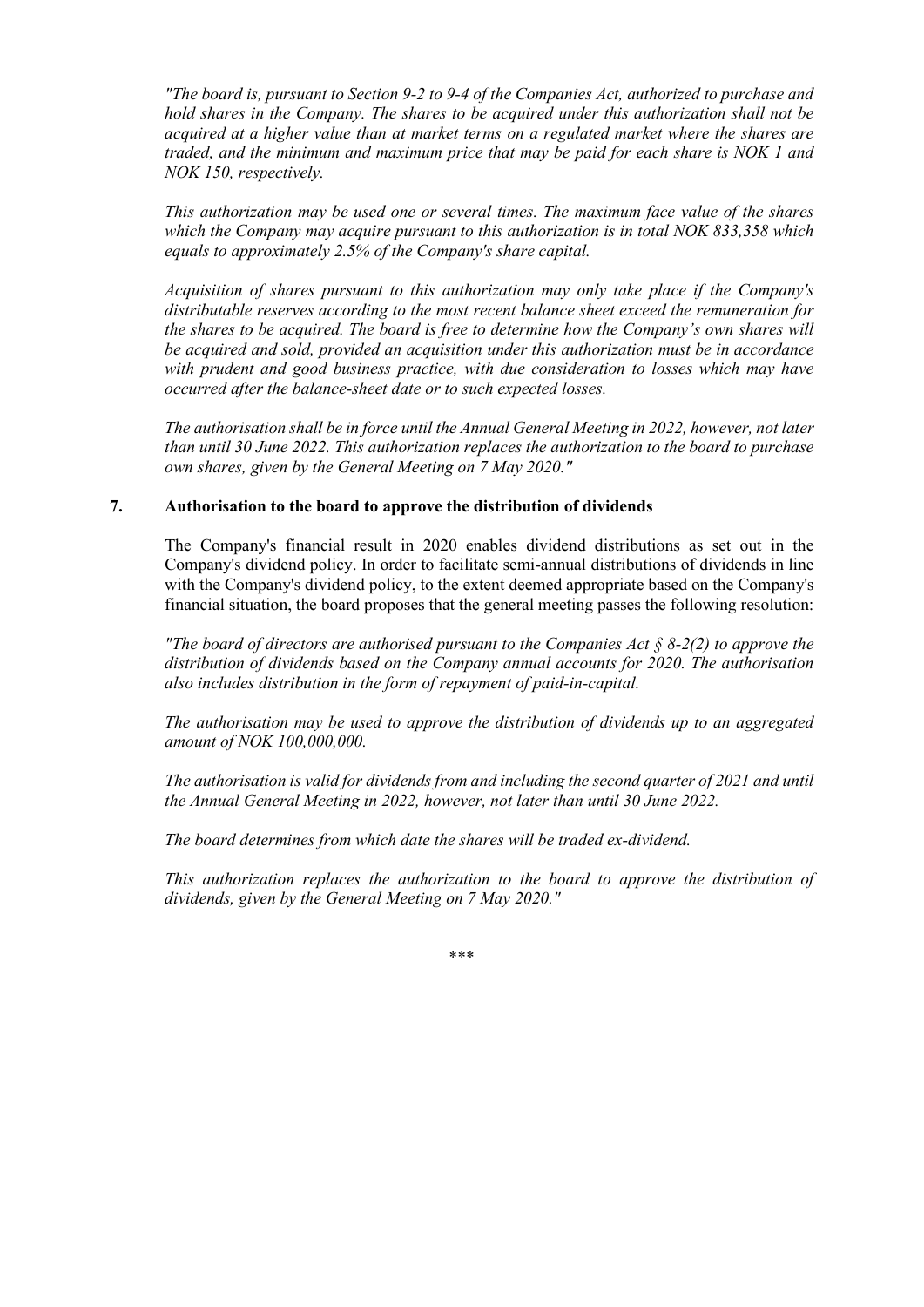## **The shares of the company and the right to vote for shares**

The company's share capital is NOK 33,334,303 divided into 33,334,303 shares. Each share is entitled to one vote.

Each shareholder has the right to vote for the number of shares owned by the shareholder and registered on an account in the Norwegian Central Securities Depository (VPS) belonging to the shareholder at the time of the Annual General Meeting. If a shareholder has acquired shares and the share acquisition has not been registered with the Norwegian Central Securities Depository (VPS) at the time of the Annual General Meeting, voting rights for the acquired shares may only be exercised if the acquisition is reported to VPS and proven at the Annual General Meeting. In case of ownership transfer, the parties may agree that the seller can exercise the shareholder rights until the rights have been assumed by the acquirer.

Voting rights for shares registered in VPS accounts belonging to custodians, cf. the Companies Act § 4-10, may, from the company's point of view, not be exercised either by the beneficial owner or the custodian. However, the beneficial owner of the shares may exercise voting rights if he proves that he has taken the necessary actions to terminate the custodianship of the shares and that the shares will be transferred to an ordinary VPS account in the name of the owner. If the owner can prove that he has initiated such measures and that he has a real shareholder interest in the company, he may, in the opinion of the company, vote for the shares even if they are not yet registered in an ordinary VPS account.

## **The shareholders' rights**

The deadline for shareholders to put matters on the agenda has expired, cf. § 5-11 second sentence of the Companies Act. A shareholder may nevertheless submit alternative proposals to those made by the board under matters to be dealt with by the General Meeting, provided that such alternative proposals lie within the scope of matters on the agenda.

A shareholder has the right to require the members of the Board of Directors and the General Manager to provide necessary information to the General Meeting that may influence the approval of the annual accounts and the annual report, items which have been presented to the shareholders for decision, the company's financial position, including information on other companies in which the company participates, and other items to be considered at the Annual General Meeting, unless the information requested may not be disclosed without causing disproportionate damage to the company.

If additional information is necessary, and an answer cannot be given at the Annual General Meeting, a written answer shall be prepared within two weeks from the date of the Annual General Meeting. Such answer shall be available to the shareholders at the company's premises and be sent to shareholders requesting the information. If the answer is considered material for evaluation of the circumstances mentioned in the previous paragraph, the answer should be sent to all shareholders with known address.

## **Holding of the Annual General Meeting**

Due to the corona pandemic and prevailing restrictions, the board of directors has resolved that the Annual General Meeting for 2021 will be held as a digital meeting only in accordance with section 2-3 of the temporary act on exemptions from the requirements to hold physical meetings in the company legislation to mitigate consequences of the Covid-19 outbreak. **Shareholders must therefore either (i) present proof of identity at one of Company's offices and participate via video link, or (ii) grant the Chairman of the board a proxy, with or without voting instructions** as further described below.

The Company will arrange for a webcast from the General Meeting. Shareholders that present proof of identity at one of Company's offices by **Monday, 3 May 2021, at 12:00 (CET)**, will be allowed to participate and vote at the General Meeting via video link. Shareholders who wish to attend the General Meeting via video link, without the possibility to cast votes, are asked to notify the Company by email to [investorrelations@akvagroup.com](mailto:investorrelations@akvagroup.com) by the same deadline. Such shareholders must grant the Chairman of the board a proxy, with or without voting instructions (see below).

## **Registration of attendance and proxy**

The General Meeting will not be held as a physical meeting. Shareholders who wish to attend the General Meeting via video link, are asked to notify the Company by email to [investorrelations@akvagroup.com](mailto:investorrelations@akvagroup.com) by **Monday, 3 May 2021, at 12:00 (CET)**.

Except for shareholders who have presented proof of identity at one of Company's offices by such deadline (see above), shareholders who attend the General Meeting via video link will **not** be able to cast their votes directly at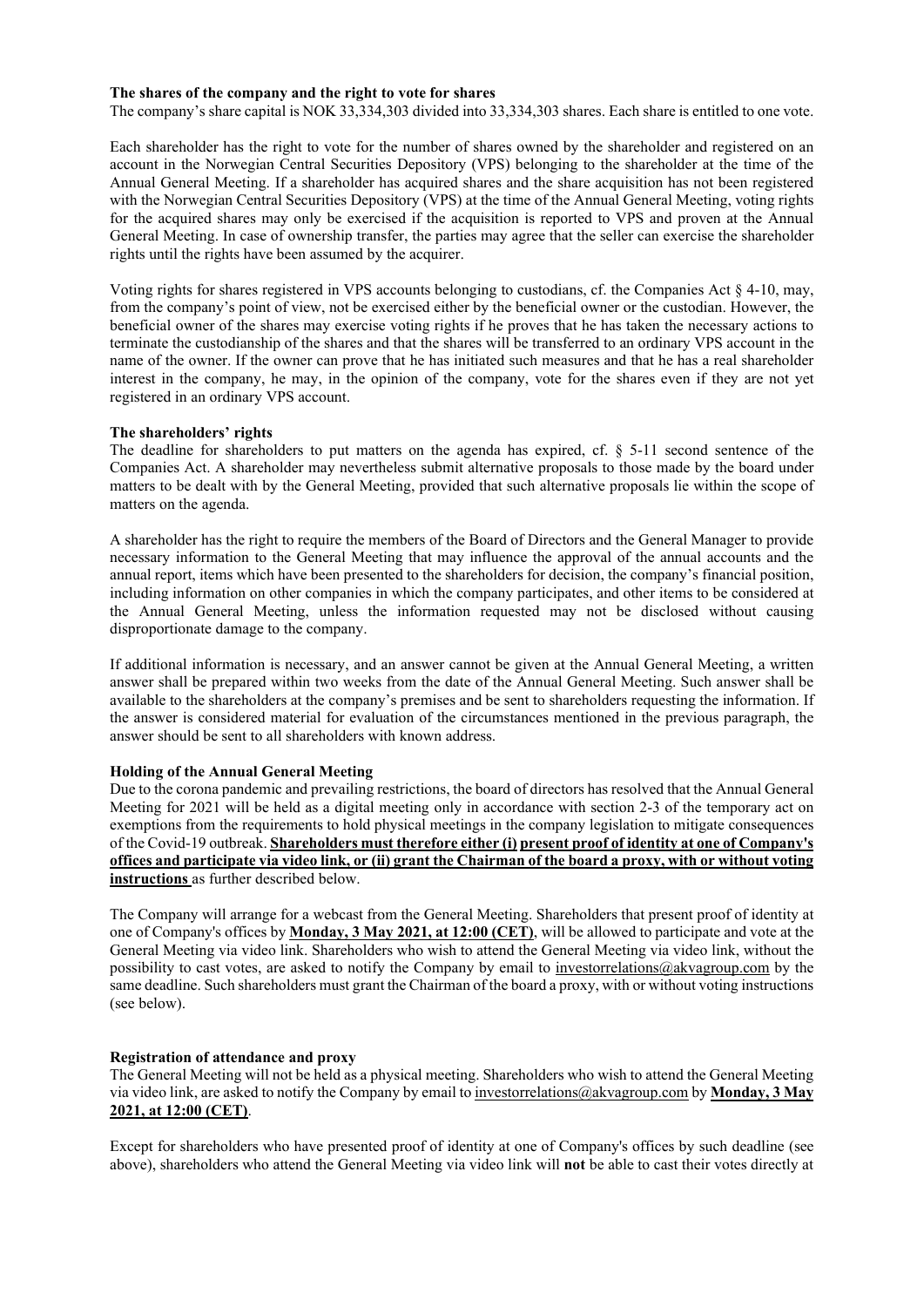the General Meeting. These shareholders are therefore asked to grant the Chairman of the board a proxy, with or without voting instructions.

Shareholders who wish to participate at the Annual General Meeting by proxy must complete and submit the attached proxy form to AKVA group ASA, v/Arne T. Bergslien, P.O. Box 8057, N-4068 Stavanger or by email to [investorrelations@akvagroup.com.](mailto:investorrelations@akvagroup.com) In case the shareholder is a legal entity, a certificate of registration must accompany the proxy form.

Any proxy submitted will be deemed granted to the Chairman of the board or a person designated by him.

Shareholders may also grant a proxy with voting instructions. A separate proxy form for such detailed voting instructions is enclosed to this notice. Proxies with voting instructions should be sent by post AKVA group ASA, v/Arne T. Bergslien, P.O. Box 8057, N-4068 Stavanger or by email to investorrelations@akvagroup.com.

We request that all proxy forms, with and without instructions, are received by AKVA group ASA no later than Monday 3 May 2021, at 12:00 (CET).

#### **Documents and proposals for resolutions**

In accordance with article 8 of the company's Articles of Association, documents regarding matters which are dealt with at the General Meeting are displayed on the company's website [http://ir.akvagroup.com/investor](http://ir.akvagroup.com/investor-relations/general-meeting)[relations/general-meeting,](http://ir.akvagroup.com/investor-relations/general-meeting) and are consequently not distributed together with the notice. Nevertheless, each shareholder has the right to have the documents sent to him or her free of charge, upon request to the company. Shareholders may request the documents from the company by e-mail investorrelations@akvagroup.com or by post to AKVA group ASA, v/Arne T. Bergslien, P.O. Box 8057, N-4068 Stavanger.

\*\*\*

In accordance with section 5-12 (1) of the Companies Act, the Chairman of the board, Hans Kristian Mong will open the General Meeting.

The Notice of the General Meeting and additional information related to the General Meeting is also available at the company's website [www.akvagroup.com.](http://www.akvagroup.com/)

\*\*\*

# 14 April 2021 AKVA group ASA The Board of Directors

Enclosure: Notice of Attendance/Proxy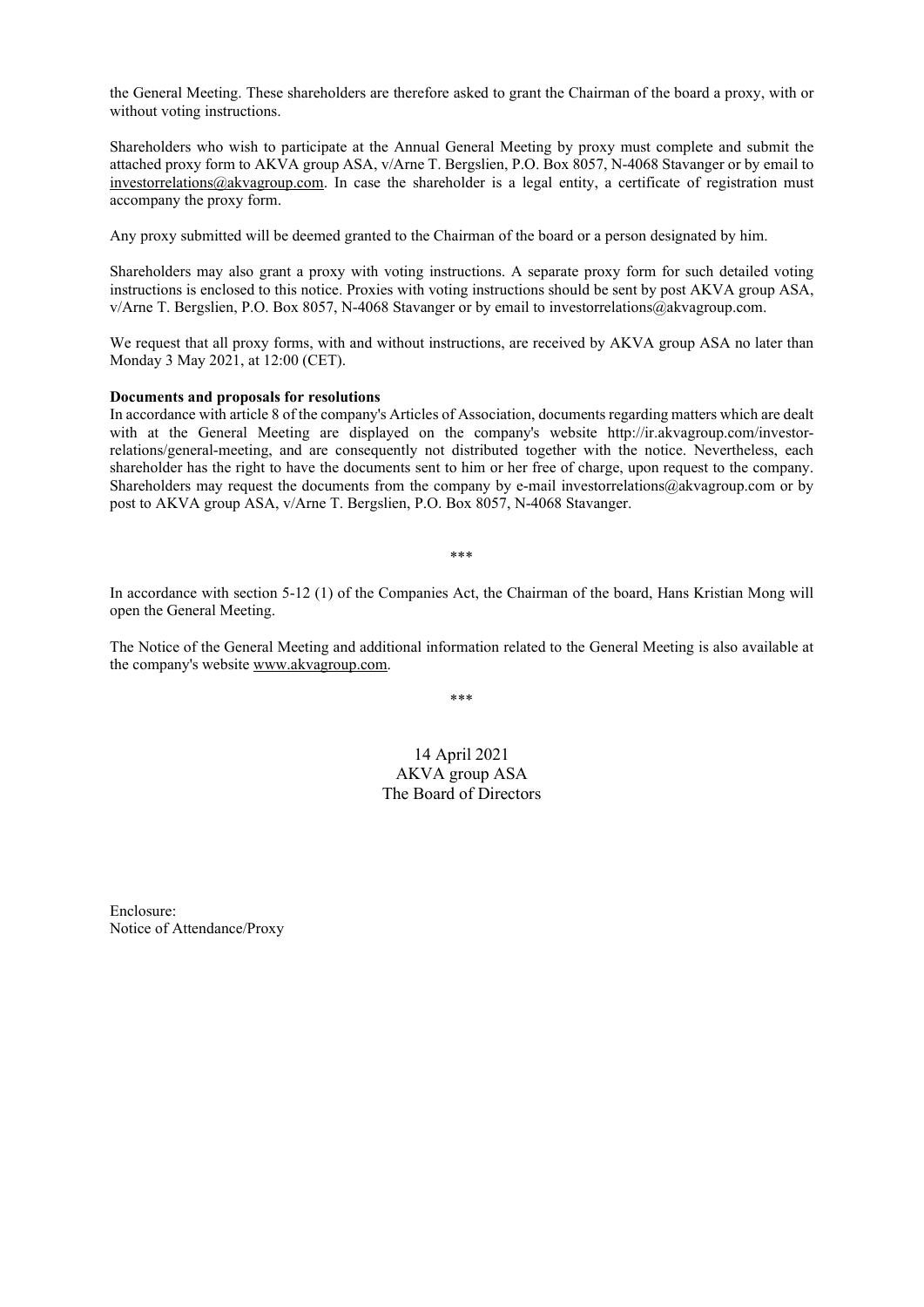#### **IMPORTANT NOTICE:**

Due to the corona pandemic and prevailing restrictions, the Annual General Meeting for 2021 will be held as a digital meeting only in accordance with the temporary act concerning exemptions from the requirements to hold physical meetings in the company legislation to mitigate consequences of the Covid-19 outbreak. Shareholders must therefore grant the Chairman of the board a proxy, with or without voting instructions.

#### **NOTICE OF ATTENDANCE**

The General Meeting will not be held as a physical meeting. Shareholders who wish to attend the General Meeting via video link, are asked to notify the Company by email to investorrelations@akvagroup.com by **Monday, 3 May 2021, at 12:00 (CET)**.

Except for shareholders who have presented proof of identity at one of Company's offices by such deadline, shareholders who attend the General Meeting via video link will **not** be able to cast their votes directly at the General Meeting. These shareholders are therefore asked to grant the Chairman of the board a proxy, with or without voting instructions (see below).

#### **PROXY (WITHOUT VOTING INSTRUCTIONS)**

*This form of proxy is for proxy without voting instructions. A shareholder who wishes to grant proxy with voting instructions, shall use the form on the next page. If you are not able to attend the Annual General Meeting, you can grant the Chairman of the board the authority to vote on your behalf by using this proxy form. Proxy can only be granted to the Chairman of the*  board, and all proxy forms submitted will be deemed granted to the Chairman of the board or a person designated by him. In *case the shareholder is a legal entity, a certificate of registration must accompany the proxy form.*

We kindly ask you to send the proxy form by post to AKVA group ASA, v/Arne T. Bergslien, P.O. Box 8057, N-4068 Stavanger or by email investorrelations@akvagroup.com. The proxy should be received by AKVA group ASA no later than **3 May 2021 at 12:00 (CET)**.

\_\_\_\_\_\_\_\_\_\_\_\_\_\_\_\_\_\_\_\_\_\_\_\_\_\_\_\_\_\_\_\_\_\_\_\_ (shareholder's name in capital letters) hereby grants (tick off the right box, and

fill out name of proxy, if applicable)

**the Chairman of the board** (or a person designated by him)

the authority to attend and vote at AKVA group ASA's Annual General Meeting on 6 May 2021 at 17:00 (CET) for my/our shares.

\_\_\_\_\_\_\_\_\_\_\_\_\_\_\_\_\_\_\_\_\_\_\_\_ \_\_\_\_\_\_\_\_\_\_\_\_\_\_\_\_\_\_\_\_\_\_\_\_\_\_\_

Place/date Shareholder's signature

With regard to rights of attendance and voting we refer to the Norwegian Public Limited Liability Companies Act, in particular Chapter 5. A written power of attorney dated and signed by the beneficial owner giving such proxy must be attached to this proxy.